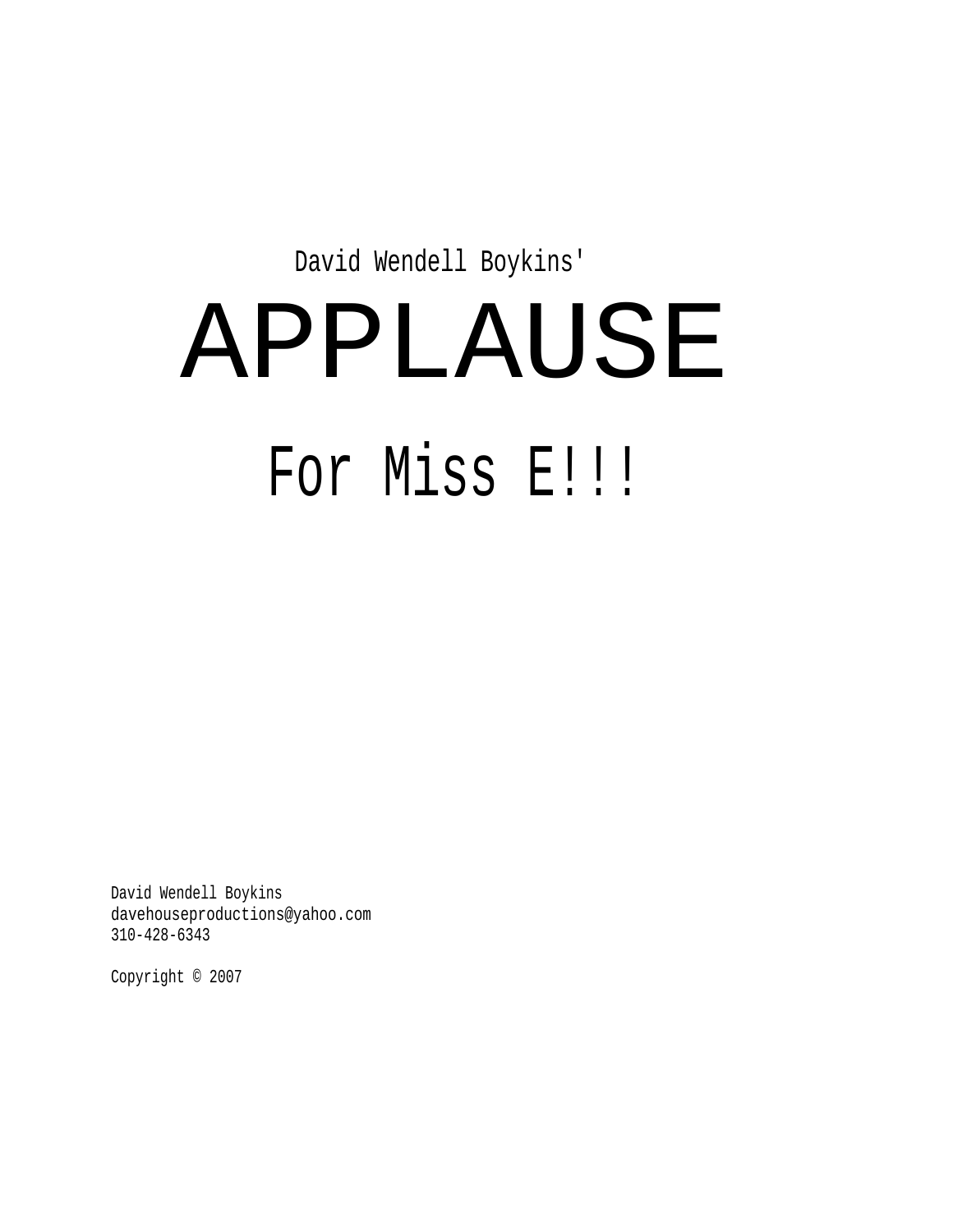# **SCENE II**

**AT RISE:** Elestra is dreaming in her recliner while her food is cooking in the kitchen.

BING!!!

She jumps up startled at the sound of the timer on the stove.

ELESTRA (Continued)

Shit.

Elestra goes to the kitchen, opens the oven door, pulls out a cookie sheet of freshly baked chocolate chip cookies. She checks the stemming pots on the stove then looks in the refrigerator and pulls out a pot.

ELESTRA (Continued) I don't know why I even bother to put stuff in the refrigerator. I know damn well I ain't gonna eat it.

She dumps the pot out in the trash.

ELESTRA (Continued) Big pot of cabbage and smoked turkey necks, gone. Just a shame! Uugh! Damn this shit hurts, uugh. Doctors don't know what the hell they talkin' 'bout!

> She puts the pot in the sink and goes to the stand by the recliner. She takes a bottle of pills and shakes two in her hand. She thinks about it and shakes a few more of the pills into her hand. Then gets the glass of water and throws the pills to the back of her throat.

ELESTRA (Continued) Ain't nothin' but an ulcer. If they'd give me somethin' that work! Damn. I almost forgot.

> She goes under the sink and pulls out a bag of generic dog food. It's in a big white bag with "DOG FOOD" stenciled on the front in huge black letters.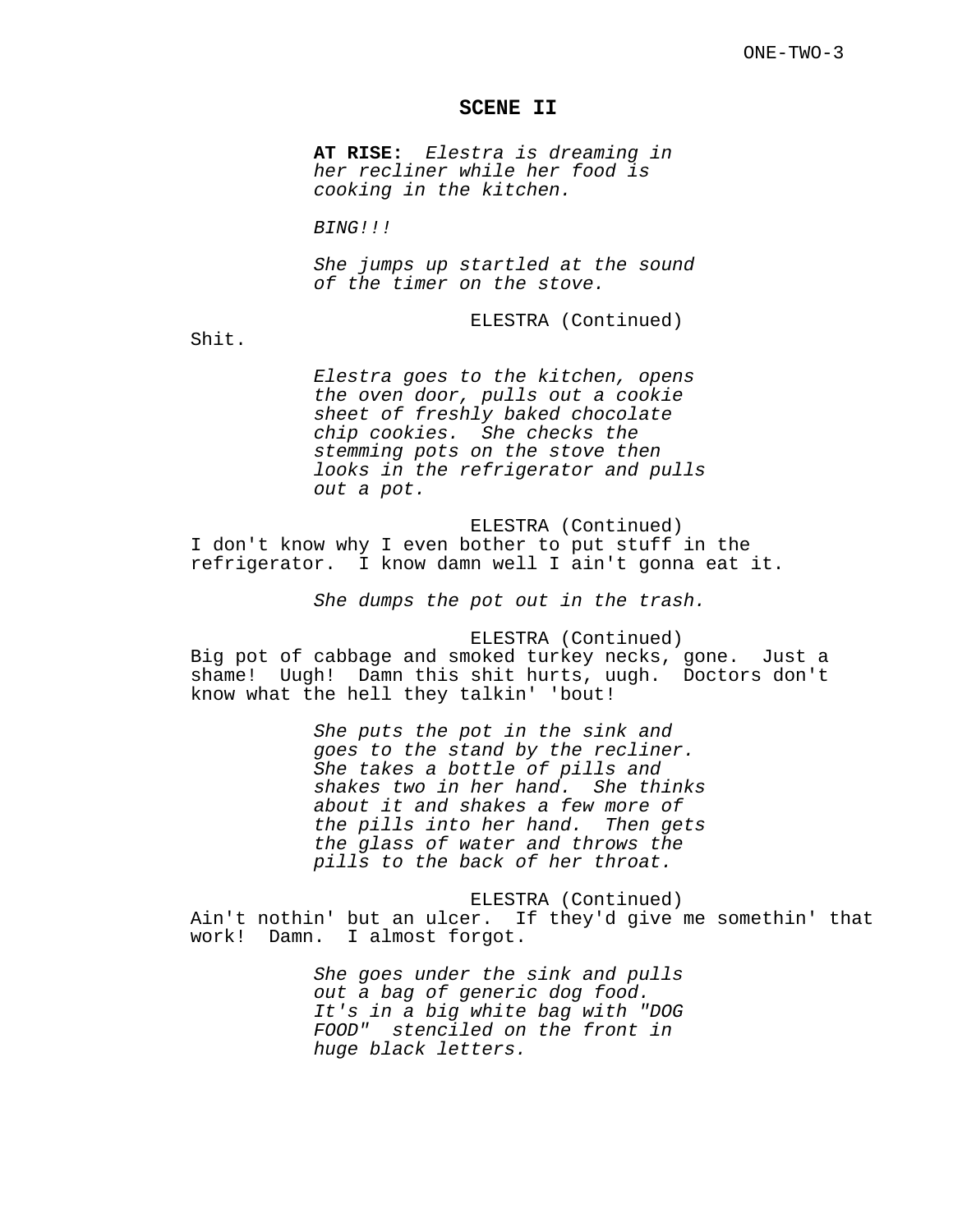ELESTRA (Continued) Gotta feed Lester, before he starts his complainin'. She pours some in a doggy bowl and takes it outside to the side of the house. She pushes the bowl under the fence. ELESTRA (Continued) Lester. Come on, dog. Get ya shit. Get out of that damn log and get ya shit. (under her breath) Stupid dog. She goes inside and starts telling jokes to herself. ELESTRA (Continued) Y'all know some men...some men ain't no good. They ain't. There's a knock on the door. ELESTRA (Continued) That was a good one. Elestra opens the door and enters CHARLENE WELLS with a newspaper in her hand. She wears a very plain skirt outfit and sweater and a lockett around her neck. ELESTRA (Continued) What are you doin' here, Charlene? Charlene goes to the kitchen. CHARLENE You ask me the same thing everyday Elestra, and everyday I tell you the same thing. I'm retired. I don't have anything else to do but harass you. Besides, you ain't doin' nothin' around here but cookin'. Cookin' more food than you can eat, mind you. I figure I just come and help a friend out. You know, I didn't see Lester in the back yard. ELESTRA You done been here for twenty minutes and you just now tellin' me that.

CHARLENE

It has not been twenty minutes.

ELESTRA He probably in that old log out back.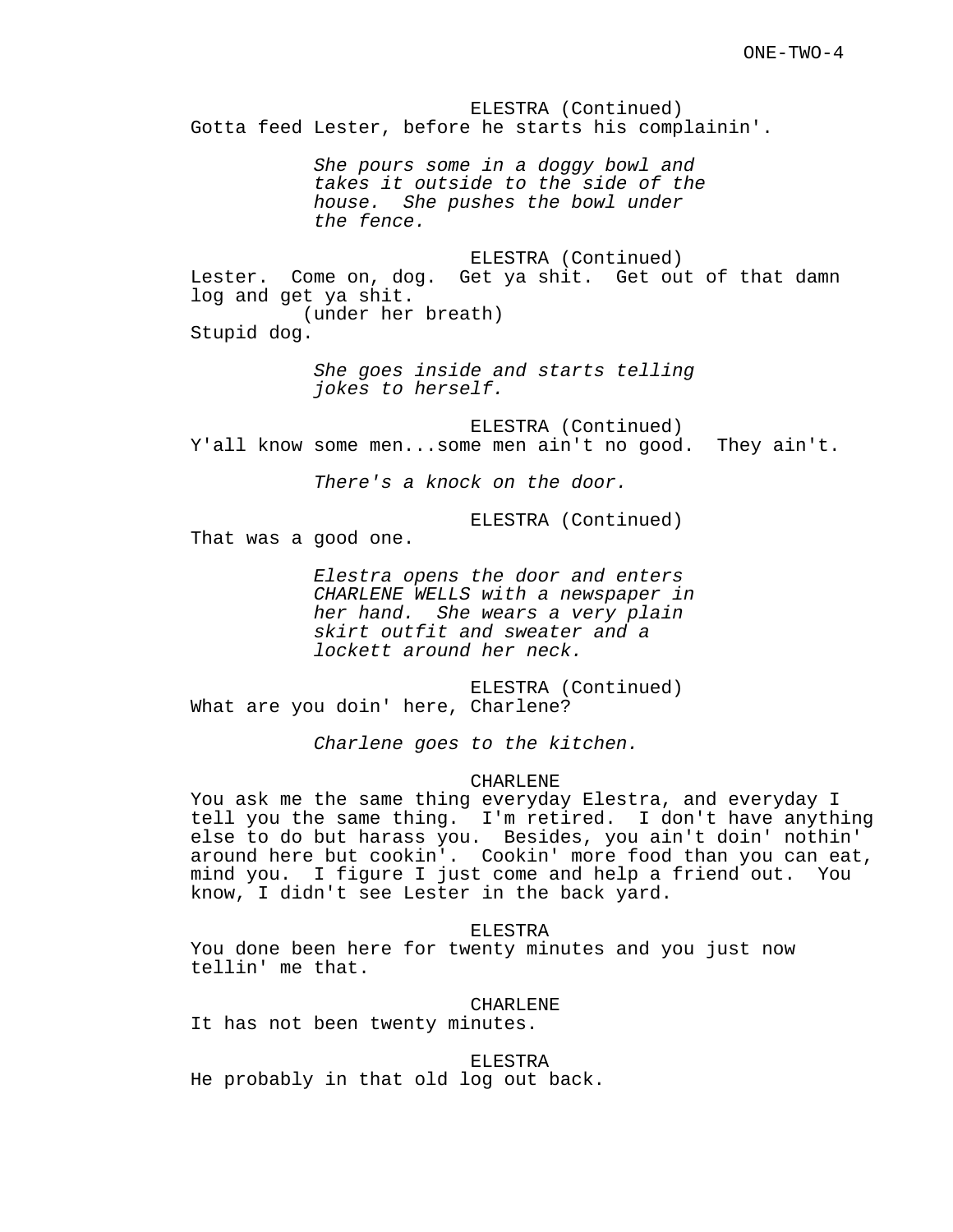Elestra goes outside.

ELESTRA (Continued)

Yeah. See? I can see his ugly ass lookin' at me. Plottin'. Like one day he gonna do somethin' to me. But I ain't scared mutha fucka. Naw...I ain't scared.

#### CHARLENE

Leave that dog alone.

Elestra comes back in the house.

# ELESTRA

Hey, do you know what joke I remembered today?

# CHARLENE

What?

# ELESTRA

"Y'all know some men ain't no good. Listen to me now. Miss E's tryin' to tell ya somethin'!" You remember that one? "They ain't no good. Y'all done seent the one I'm talkin' 'bout." All in the club, in his fluorescent yellow suit! Thinkin' he God's gift! The only thing he can be a present to is the sun with that bright ass suit on, sun say "shit I'm a take me a nap! Holla when you take that shit off! Hell, let me do my job!" Haha! That was pretty funny.

> Charlene goes to the sofa and sits down. She begins to look through the newspaper. In time she notices the jewelry box is not on the end table that she likes it to be on. She moves it to the one on the up stage end of the sofa.

> > CHARLENE

You and all them bad words. Madam Alright never had to use that kind of language.

#### ELESTRA

What you talkin' about, Charlene? I taught the woman how to cuss.

# CHARLENE

They got her picture in the Town Talk again. Looks like she got another movie comin' out.

#### ELESTRA

If it wasn't for me she would still be in Slidell doin' clown shows at birthday parties. The industry wasn't givin' women the time of day until I came along.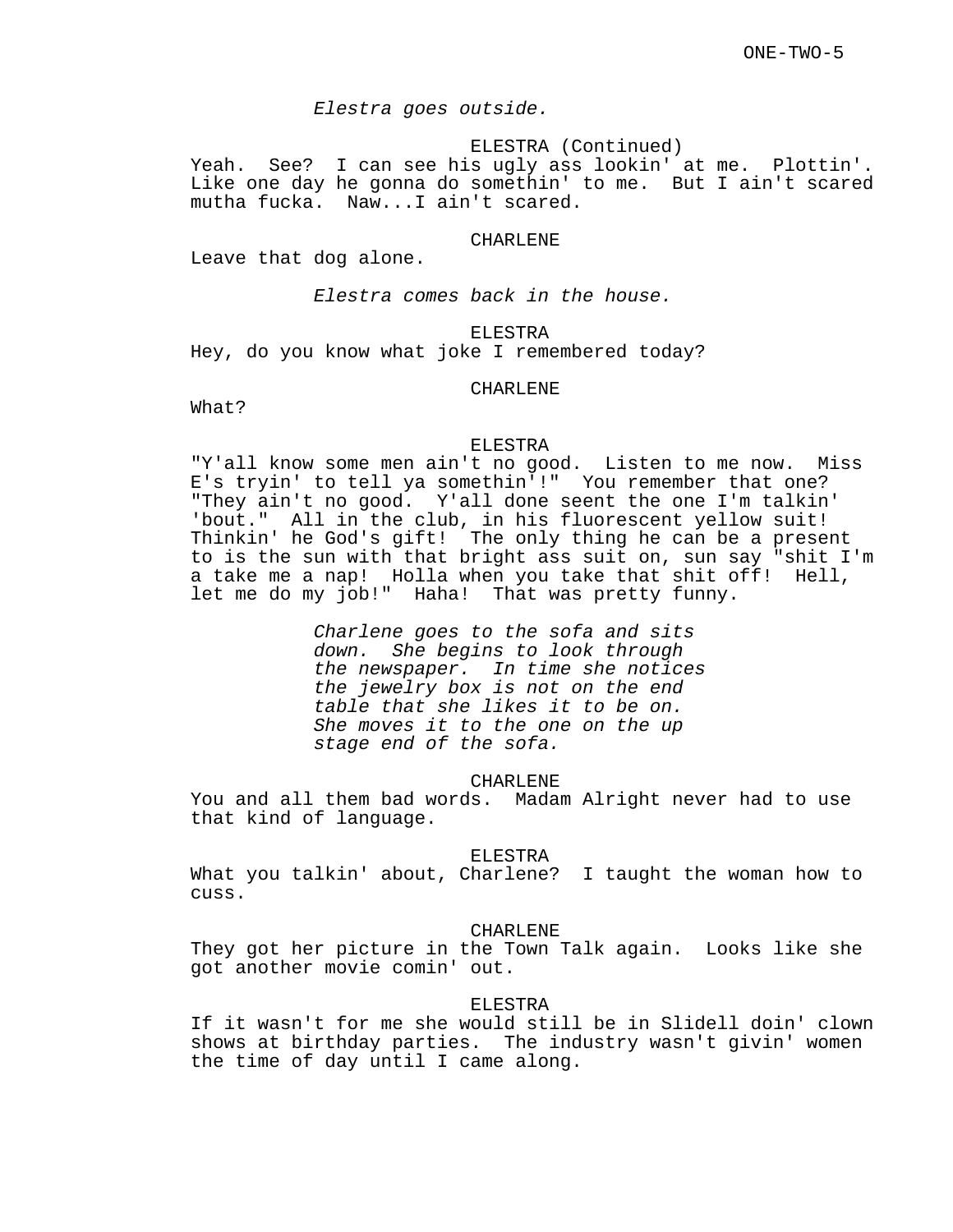#### CHARLENE

I can't argue which you on that.

#### ELESTRA

No one had ever seen a woman with a mouth like mine. I bet I still could get down if I got up there again.

#### CHARLENE

Why don't you. If you miss stand-up so much.

# ELESTRA

Nope!

# CHARLENE

Nope?

# ELESTRA

No!

#### CHARLENE

How are you just gonna say no? Like it ain't nothin'.

# ELESTRA

Because, messin' up my life once was enough for me.

# CHARLENE

First of all, comedy didn't do anything to your life. You did. And second, you know and I know you're not gonna be happy until you're on that stage again.

#### ELESTRA

I've turned over a new leaf. I've got this night job at South Central Bell answering phones and I mean to keep it.

# CHARLENE

Yes Ma'am.

#### Silence

ELESTRA You know? CQ is holdin' some kind of open mic tonight.

#### CHARLENE

I heard about that.

### ELESTRA

Yeah! The girls at work told me about it. Said it's nice.

CHARLENE

You gonna check it out?

# ELESTRA

You think I should?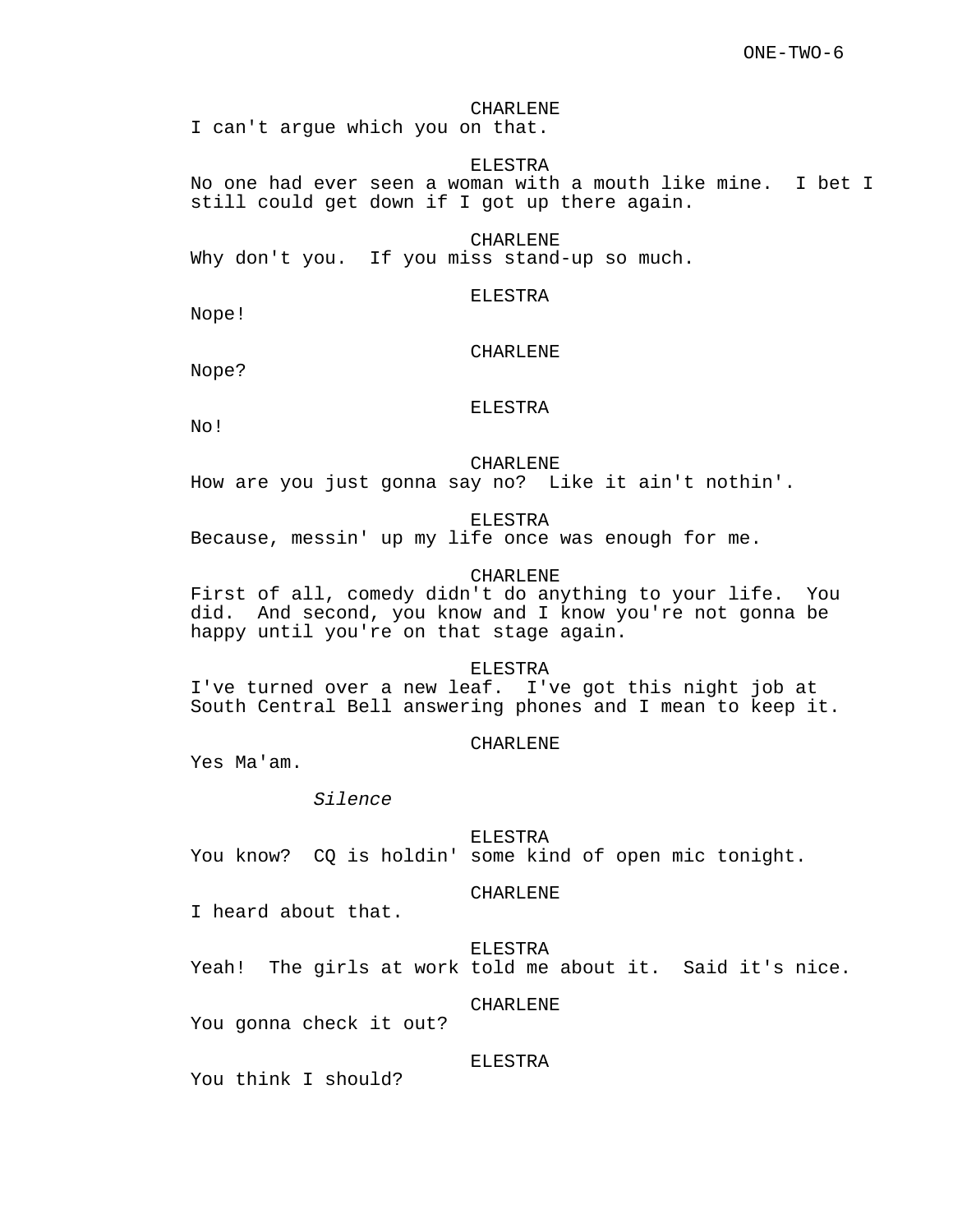# CHARLENE

I don't know, but you need to do somethin' besides drivin' me crazy tellin jokes.

#### ELESTRA

Humph. You know I threw out all that good cabbage with them turkey necks.

#### CHARLENE

I don't know why ya cook all that stuff, you know you can't eat it all. Why don't you give the left overs to the dog? Instead of givin' him that stuff you give him? It don't even look eatable.

#### ELESTRA

What are you talkin' about? It's dog food. That's what dogs eat, dog food. If he was suppose to eat people food, he would be a people. But he's not. He's a dog.

> Elestra gets the bag out from under the sink.

ELESTRA (Continued) See. Dog food. D-O-G-F-O-O-D. Dog food. See people eat people food; dogs eat dog food.

#### CHARLENE

John Paul says you're crazy.

# ELESTRA

Who's he callin' crazy?

### CHARLENE

He asked me today, "Why do you go over to that crazy woman's house?" And I stood there in front that man and told a bold faced lie.

#### ELESTRA

John Paul's the one crazy.

# CHARLENE

I told him I don't know why I come over here. But that was a lie. Because I know. I know exactly why I come over here.

ELESTRA

Hell, I know too. You're always hungry.

#### CHARLENE

What?

#### ELESTRA

You're hungry and John Paul's hungry too.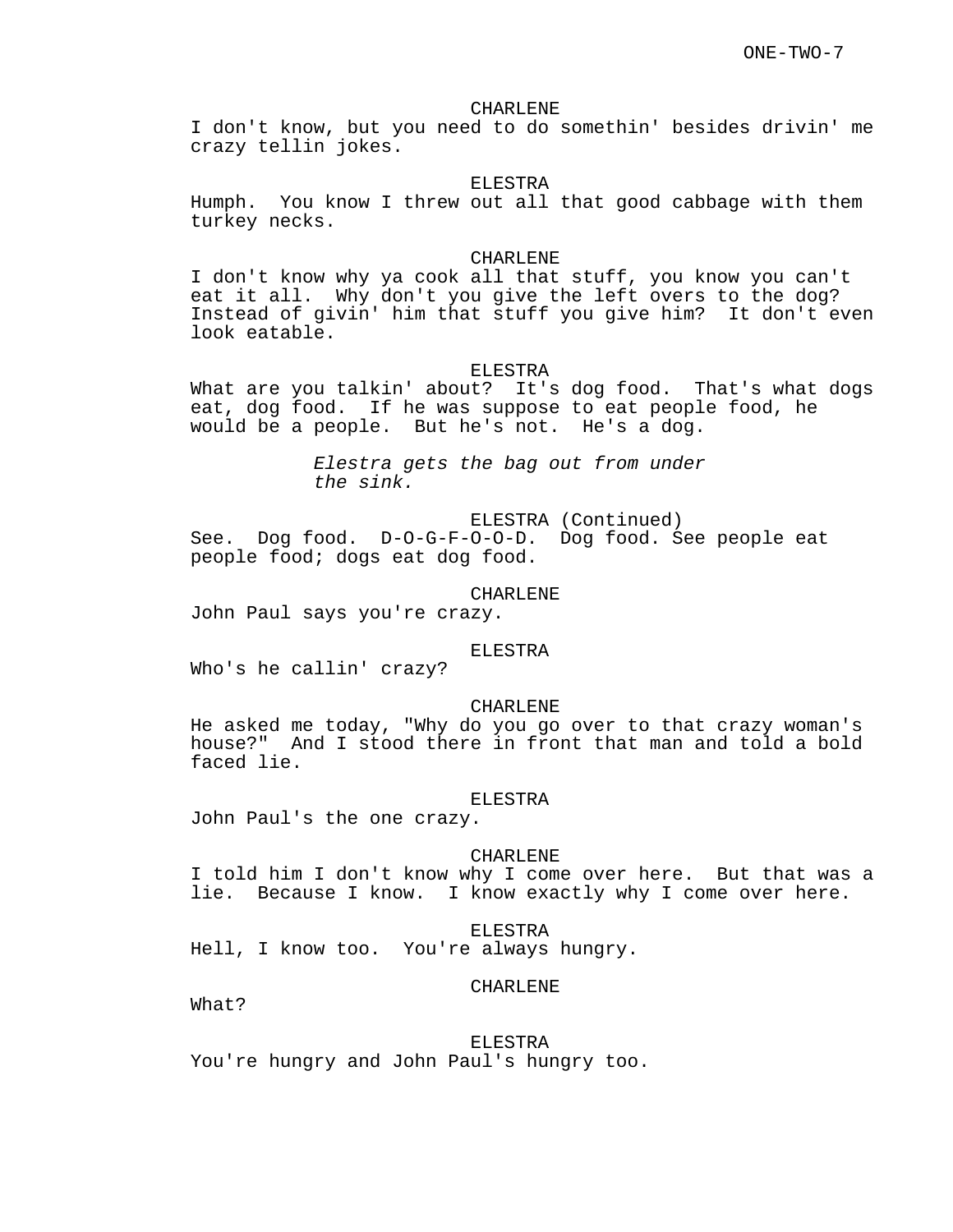#### CHARLENE

That's not it.

ELESTRA He probably sends you over here.

# CHARLENE

No he doesn't.

# ELESTRA

Yes he does.

# CHARLENE

I come over here 'cause you done plum lost your mind. And bein' around someone who done plum lost their mind helps me to keep up with mine. That's why I come over here. It don't have anything to do with food.

#### ELESTRA

How big a plate you want?

CHARLENE Not too much. I'm tryin' to watch my weight.

#### ELESTRA

And John Paul?

#### CHARLENE

What ever you fix him, he'll eat.

ELESTRA

Why don't John Paul ever come over here witcha anyway?

#### CHARLENE

I can't tear him away from that TV long enough. You know that man will sit there in front of that TV from the minute he gets home from work 'til it's time to go back! Besides, he say he don't like hearing us talk. Say we upset him sometimes.

#### ELESTRA

Humph. I say the man needs a life. I say you need a life. Do y'all do anything together anymore?

Charlene doesn't reply.

# ELESTRA (Continued)

That was one thing about Henton. He knew how to show a woman a good time. It was nothin' for Henton to come home from work on a tuesday night and take me out to Tunk's on the water front. We would eat crawfish ettoufe' and catfish jambalaya.

(MORE)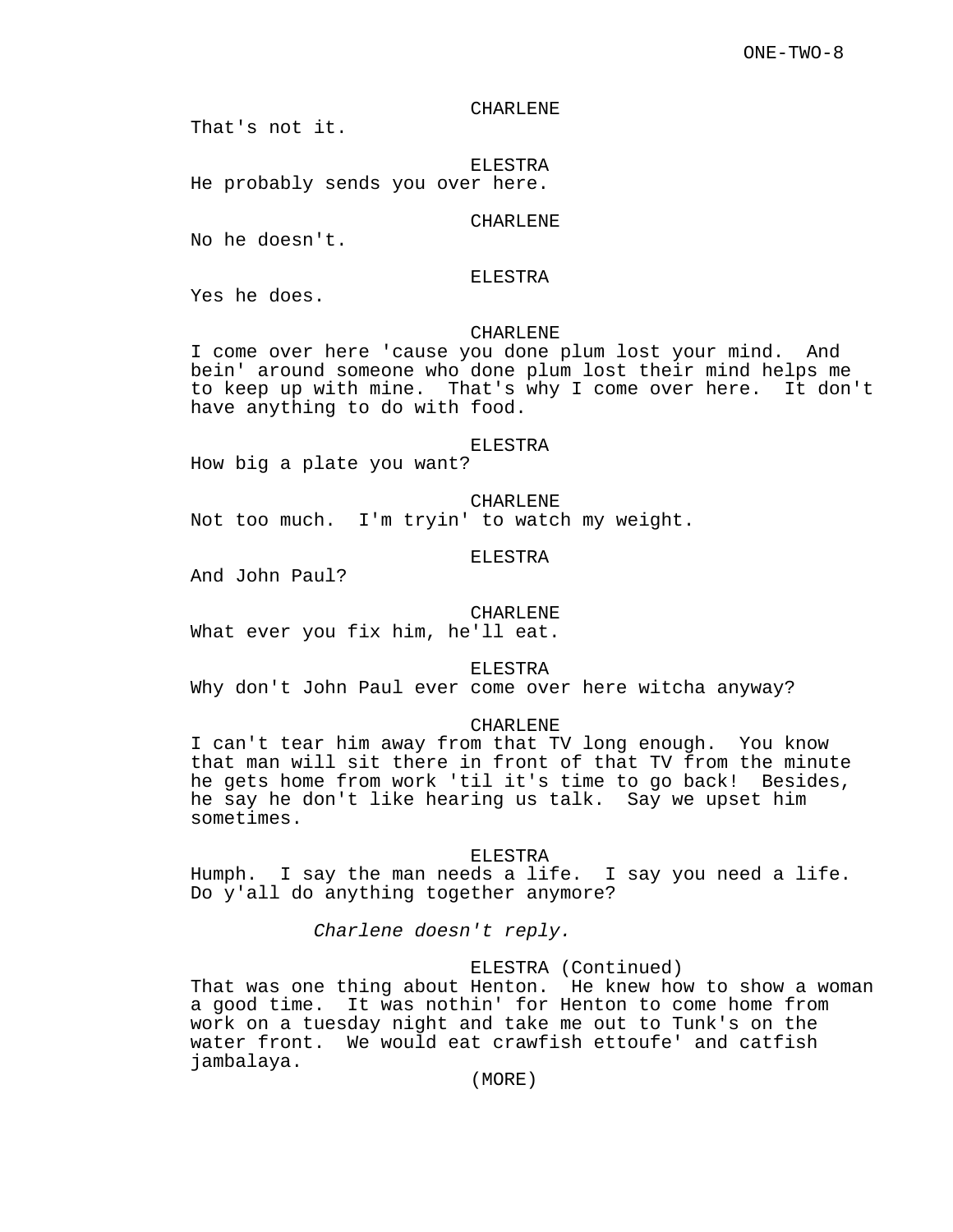ELESTRA (Continued) And if that wouldn't be enough, we would go out to CQ's or Sonny Man's and cut a rug all night. Hell, I need a life.

# Lester barks

# ELESTRA (Continued)

See, Lester's still here. He was just hidin' under that log in the back. That's all. Every once in a while he'll smell himself and think he bad enough to get to me.

#### CHARLENE

Well it looks like he messed with you alright to me, just doin' what he wanted to do.

#### ELESTRA

Just doin' what he wanted to do, huh? That's it. It's time I started doin' what I want to do.

# CHARLENE

What are you talking about?

#### ELESTRA

I'm gonna go for it.

Elestra picks up her phonebook and begins to look for a number.

# CHARLENE

What are you doing?

ELESTRA

I'm lookin' for CQ's number. If ya gonna do somethin', don't play around with it. Just do it. Here it is.

> Elestra picks up the phone and dails.

CHARLENE You mean you're gonna try and get on tonight?

ELESTRA

Uh-huh.

CHARLENE But you don't have any material.

ELESTRA I just told you a joke. I'll use that.

CHARLENE

But that's just one joke.

(MORE)